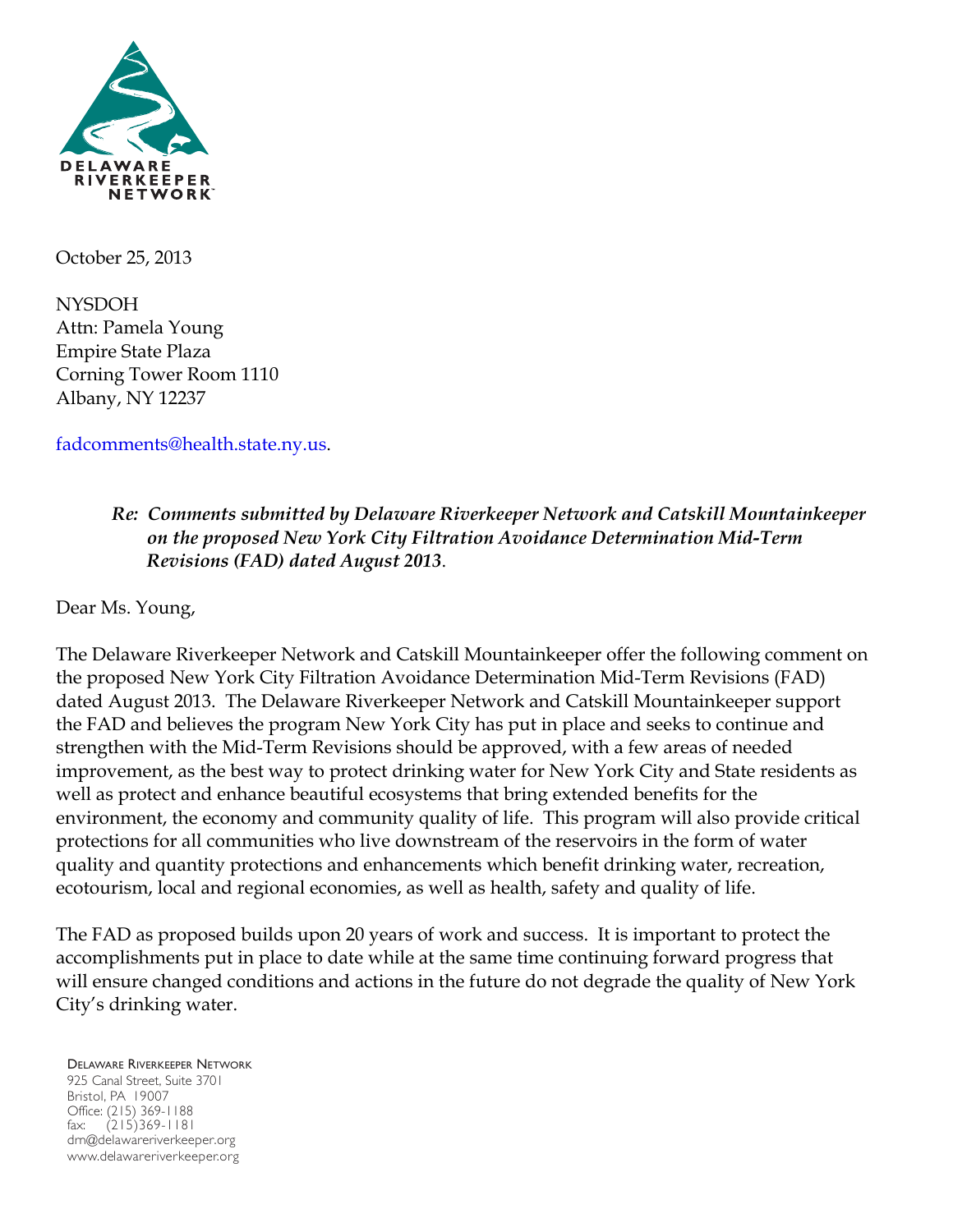#### **Community Wastewater Management Program**

While ensuring that wastewater management systems, including septic systems, are operating at their optimum so as to avoid unnecessary pollution of our waterways, is a valid concern and focus, we are concerned that the proposal to replace septic systems with connections to waste water management plants will encourage increased development and therefore increased land disturbance and increased wastewater that is then treated and enters our waterways. To the extent that the FAD includes the tie in of septic system-reliant communities to wastewater management plants it needs to include a proactive program that will avoid this outcome (such as limiting the capacity of the wastewater plant to an amount no greater than the flow of the septic systems being replaced) – we don't want the FAD to replace one pollution source with a series of other pollution sources. There is a balance already in the FAD of providing support for the proper upkeep and operation of septics so there clearly is a recognition of their value in treating wastewater while keeping it in the natural hydrologic cycle in the sub-watershed where it was drawn from and created – we just want to ensure there continues to be this recognition and balance in the FAD program.

# **Stormwater Program**

Investment in addressing stormwater management can be wise given the water quality and water quantity ramifications of inappropriately addressed stormwater. But to be a truly wise investment it is important the strategies undertaken are about avoiding, reducing, treating and to the greatest degree possible infiltrating runoff. If the investment made is into traditional detention and pipe infrastructure then the outcome can be to make water quality (even if treated prior to discharge), flooding, erosion and water pollution worse. New York City's watershed rules have a solid focus on avoiding an increased volume of runoff and on use of infiltration and other practices designed to protect the natural hydrologic cycle. And so the Delaware Riverkeeper Network and Castkill Mountainkeeper support continuing investment in the FAD stormwater program.

# **Waterfowl Management Program**

The Delaware Riverkeeper Network and Castkill Mountainkeeper suggest including specific reference to the use of vegetation to prevent settlement and associated contamination by waterfowl in the reservoir system. Right now the FAD discusses and stresses "bird harassment practices". Planting trees and shrubs and other natural vegetative impediments to the water is a known deterrent for Canada Geese and other waterfowl. Including this strategy in the FAD provides important recognition of its value and creates additional incentive for ensuring that vegetated areas along waterways throughout the watershed are maintained in forested and similar well-grown vegetated habitats, whether by the City or others. Certainly, while the majority of lands surrounding the City's reservoirs are in vegetation, there are still areas where reforestation/revegetation can take place. This photo shows manicured grass lands along the Rondout Reservoir that is inviting to Geese. A natural vegetation restoration could provide an important deterrent in this area. The City should include this most effective, environmentally

Page 2 of 12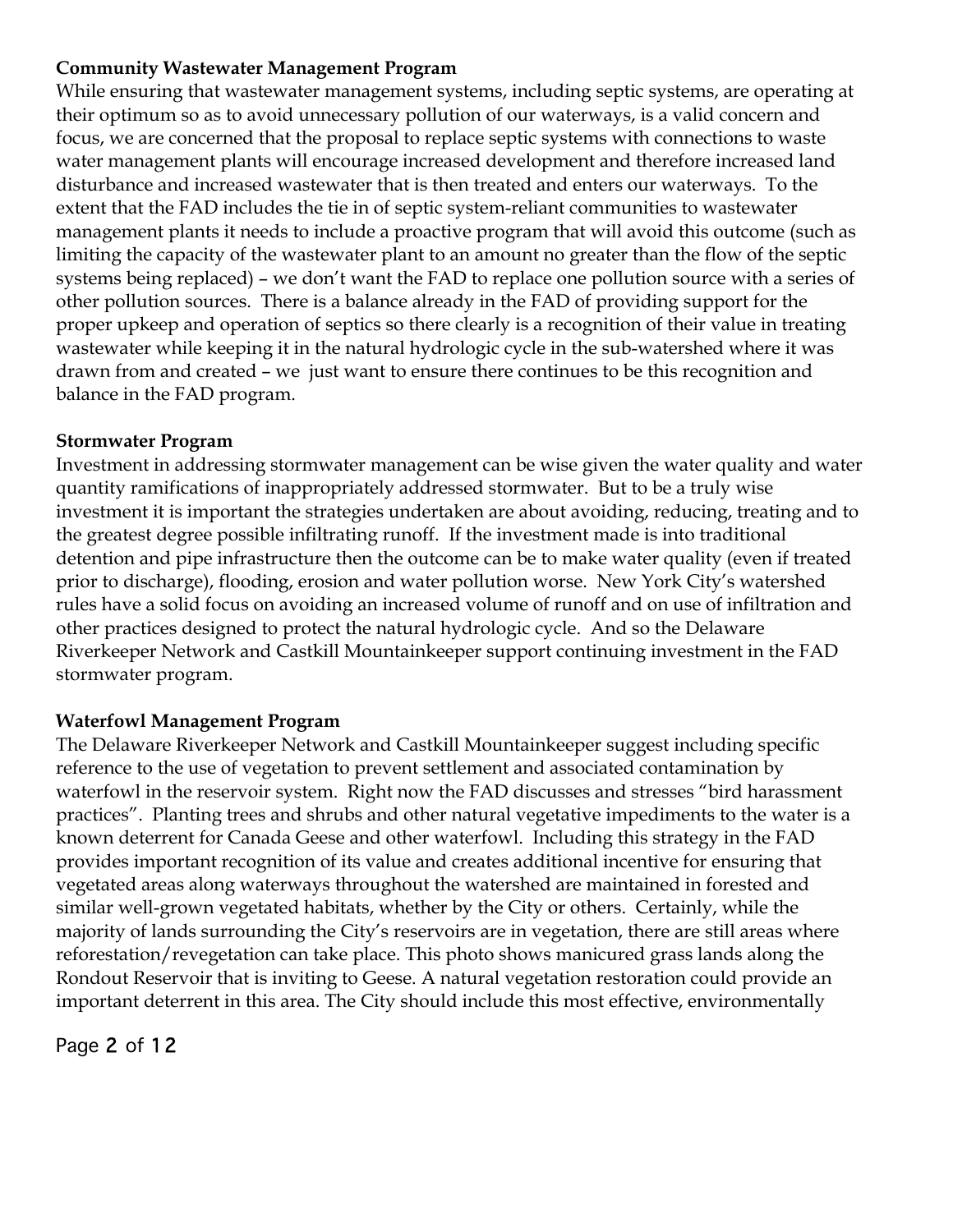friendly, and less labor intensive mechanism for waterfowl deterrence in the language of the FAD for its guidance as well as the guidance of others.

#### **Land Acquisition**

The enhanced funding for the land acquisition program is important in order to continue the progress made to date. It has become increasingly clear that fee simple title of both the surface and subsurface rights of a property is the only way to ensure its permanent protection. Securing partial ownership of a property and/or securing protection of a parcel only through easement is fraught with peril as demonstrated by the current loss of property control to the gas drilling industry by those who fail to have fee simple title to the surface and subsurface of a parcel.

It is important that the FAD make clear that the land acquisition program should be targeted at parcels that can provide water quality, volume and flow benefits. The FAD does not currently include this important guidance. As such, present or future Administrations could easily lose their focus in a difficult political or economic climate. And therefore the FAD should explicitly state that the funds are to be targeted for purchases that will protect or enhance water quality, water volume and waterway health.

Considering the opportunity and success of the acquisition program to date it seems that an additional \$50 million is on the low side for this successful program. We would support an increased level of funding.

Allowing the land acquisition funds to supplement the City funded flood buyout program is a wise decision that the Delaware Riverkeeper Network and Catskill Mountainkeeper support and is well in keeping with the water quality goals of the FAD. There is a strong connection between natural land preservation, floodplain preservation and water quality protection.

Development and commercial operations in the floodplain continue to be all too common. Flooding that reaches developed landscapes pollutes rivers with accumulated chemicals and debris from the roadways, parking areas, lawnscapes and buildings that it washes over and through. When high flows come, our waterways are polluted and the buildings, homes and businesses that are situated too close to the water, within the 500 year floodplain and any sort of rational buffer width, suffer damages that bring financial hardship to those impacted but also to state and federal





Page 3 of 12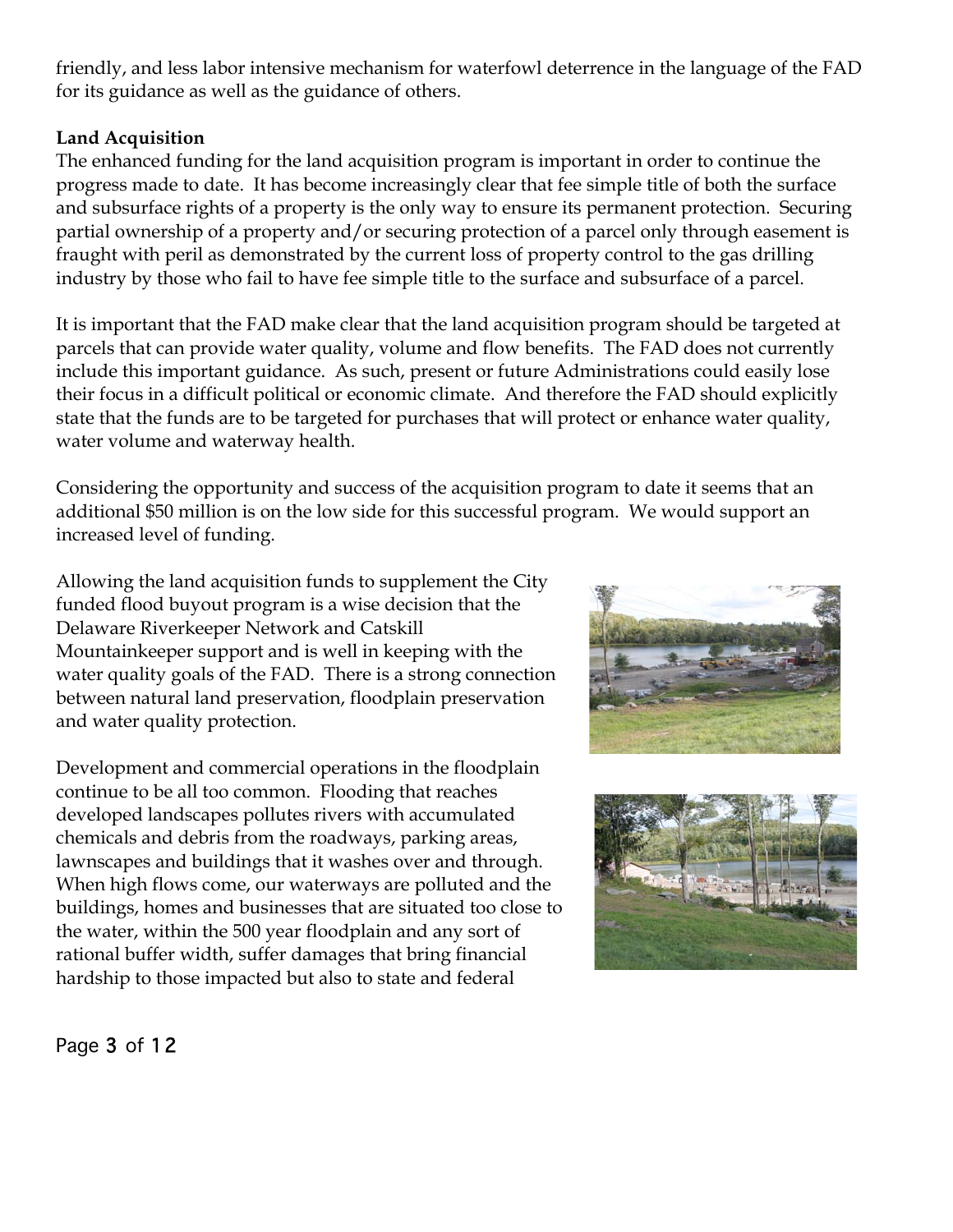taxpayers who inevitably must commit substantial funds to aid in the emergency response during the flood and the recovery that happens after.

Because forested areas are the most beneficial for preventing and treating runoff and pollution, and forested areas can be a quick target for development or energy extraction projects we urge the City to focus greater attention and energy on accomplishing the goals of its Watershed Forest Conservation Easement Program.

We do not agree that two-for-one credit should be given Riparian or Flood Buy-Out acres solicited. The value in land acquisition and preservation for purposes of water quality protection is in the actual preservation of the land. An artificial 2 for 1 credit diminishes by 50% the value of the Riparian and Flood Buy-Out solicitations because each solicitation brings the City artificially closer to the 50,000 acres per year goal. The proposed FAD provides additional funds in recognition of the level of resources needed to achieve the 50,000 acre goal; it should not also now lower the 50,000 figure by giving 2 for 1 credit.

# **Funding for Flood Hazard Mitigation.**

The Delaware Riverkeeper Network and Catskill Mountainkeeper support the new funding to be provided for the Flood Hazard Mitigation component of the FAD and would support additional funds being committed to the program as we believe it to be so important to the protection of waterways and water quality.

While we wholeheartedly agree that wherever possible the City should leverage its dollars by using them as match for other existing programs, it is appropriate to allow flexibility that entitles the City to purchase a parcel outright in order to accomplish water quality goals that are best achieved through acquisition despite whether or not there are matching funds to accomplish the purchase. And having this buyout program complimented by the relocation program is a sound investment Delaware Riverkeeper Network and Catskill Mountainkeeper support.

It is important that the use of the Flood Mitigation funds be tied to protecting and improving water quality, preventing flood damages, and protecting stream channel integrity. Criteria should be developed to guide the use of these funds to achieve these specific goals. Given the increased level of flooding and flood flows climate change is expected to bring, at a minimum the program should focus on the 500-year floodplain rather than limit itself to the 100 year floodplain.

We do believe that the current stated goal of "flood mitigation" for the program needs to be clarified. On page 9, the FAD document reads: "the intent of this program is to acquire highpriority parcels that are important from a flood mitigation and water quality perspective, …" The term "Flood mitigation" is often defined by efforts to control flood flows with structures. And so it is important to be clear that the buyouts that will be supported by this program are for

Page 4 of 12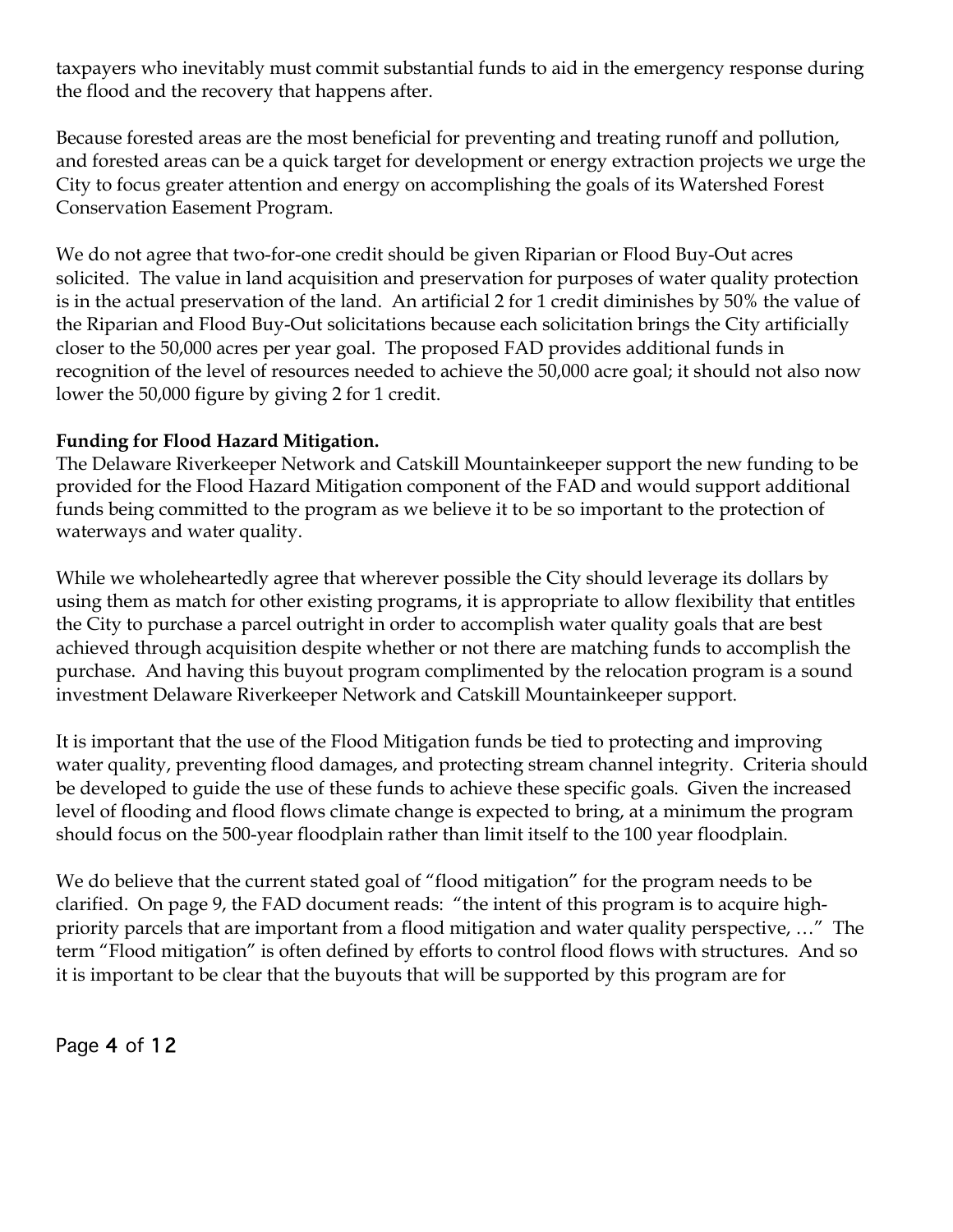protection of lands in a natural state and not for securing lands for purposes of building structures that are intended to redirect, or channelize stream flows in any way.

Additionally, as written, it is not clear if the funds are solely for acquisition or include restoration as well. The Delaware Riverkeeper Network and Castkill Mountainkeeper believe restoration to a well vegetated habitat is an appropriate use of the funds to ensure maximum benefit from the lands purchased and so urges this addition/clarification be added to the FAD. A parcel purchased but left in a somewhat developed condition, e.g with the structure removed but with lawnscape and/or paving remaining, does not provide the water quality and flood storage benefits that the program is designed to capture. And establishing a healthy naturally vegetated buffer with native species will help to suppress invasive species that can so easily takeover unmanaged lands.

From a water quality perspective, including funds targeted at removing structures from the floodplain and restoring healthy ecological habitat is important. Development along streams whether it be agriculture, housing, office buildings, or parkland dominated by manicured lawns, becomes a source of polluted runoff and prevents this important streamside and/or floodplain land from being vegetated by native trees, shrubs, and other plants that could otherwise filter pollution preventing it from entering the stream. Pollution from developed landscapes includes sediment, nutrients, pesticides, animal waste, hydrocarbons and more.

From a water quality perspective it also is important that the Flood Mitigation Funds not stop with acquisition. Restoring purchased lands with native trees, shrubs and herbaceous plants is important from a water quality perspective. Vegetation such as trees, shrubs, and deep rooted plants, filter pollution out of water runoff, protecting our streams from potential contamination and our communities from the cost of cleanup.

- $\checkmark$  Nitrogen, phosphorous, pesticides, sediment, sulfates, calcium, magnesium, and herbicides are among the many contaminants that healthy plant communities can remove from runoff before it is allowed to pollute our streams and water supplies.<sup>i</sup>
- $\checkmark$  Numerous studies have concluded that buffers, particularly forested varieties, provide significant removal of aquatic contaminants, including toxics. While site specific conditions dictate the effectiveness of such systems, many researchers have concluded that buffers can remove upwards of 80 to 90% of such contaminants when equal or greater to 100 feet in width. ii
- $\checkmark$  Study has shown that forested streams can process "two to 10 times the ammonia per unit length that a deforested stream can."iii
- $\checkmark$  Vegetation on stream banks also prevent non-natural erosion resulting from increasing stormwater runoff levels upstream and introducing more sediment into the water column. Root systems of woody shrubs and trees do a better job of anchoring these soils — this is a function that turf grass simply cannot do effectively.iv
- $\checkmark$  Healthy forested buffers support pollution removal from stream channels. In a comprehensive review of scientific reports regarding the ability of forested buffers to

Page 5 of 12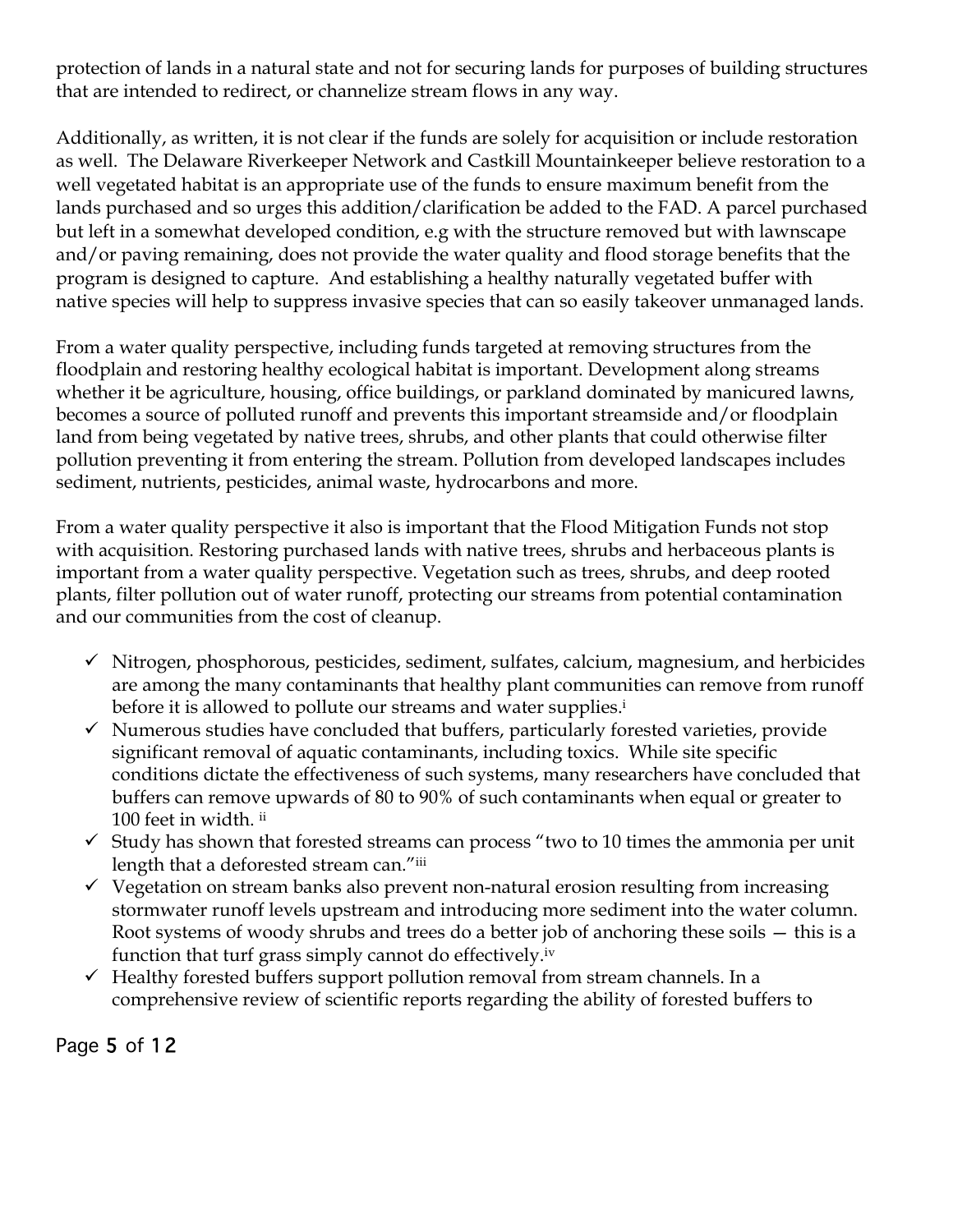remove pollutants from entering streams, the Stroud Water Research Center found: on average, riparian buffers were 68% efficient in removing nitrogen from surface and subsurface flow; average removal efficiencies of over 80% for sediment; similarly high removal efficiencies for pesticides; removal efficiencies of over 50% for phosphorus were widely recorded. v

 $\checkmark$  When reaches of a stream with natural function are intersected with dysfunctional reaches there is a net loss in the ability of the stream to provide their water cleaning and protection benefits including processing of nutrients, pesticides, and organic matter; v<sup>i</sup> so protecting healthy function of all the waterways in the NYC Watershed ensures all waterways are able to maintain their healthy water quality and not be compromised by harm done elsewhere.

To the extent language is added to the FAD to state/clarify the use of funds for restoration upon acquisition, it would be valuable to give restoration of forested areas a high priority ranking.

- $\checkmark$  Increased nitrogen attenuation and pesticide degradation are particularly associated with forested stream buffers.vii
- $\checkmark$  Forested buffers have been shown to be 2 to 3 times wider than non-forested streams<sup>viii</sup>, thereby enhancing their ability to process point and nonpoint source pollution inputs.<sup>ix</sup>
- $\checkmark$  Forested reaches of streams support a greater number of macroinvertebrates and as such enhance the ability of the stream community to process organic matter and uptake nitrogen.<sup>x</sup> Forested streams are characterized by wider channels, lower average water velocity and higher bed roughness than deforested streams channels. *xi* Because forested streams have more width, there is more habitat and capacity for the uptake of nutrients like ammonium. Forested streams also slow down flows and that results in greater opportunity for uptake of nitrogen. xii The combination of increased contact time and wider channel possessed by forested streams play an important role in the ability of the stream to process nutrients and other natural and toxic substances. xiii
- $\checkmark$  Forested reaches of stream process significantly greater amounts of organic matter per unit of channel length than deforested reaches of stream. xiv
- $\checkmark$  Forested reaches of stream, per unit of channel length have a greater abundance of macroinvertebrates, including of pollution intolerant groups, they have an ability to degrade pesticides, and overall they tend to have a more natural ecosystem.  $xv$
- $\checkmark$  Stream reaches that are forested "exhibit 20 33% slower channel migration and lower floodplain accretion rates of sediment and thereby provide more stability than deforested channels."xvi
- $\checkmark$  Forested buffers help protect waterway carrying capacity. Forested streams tend to be wider with lower water velocity than deforested channels.<sup>xvii</sup> Streamside trees are well recognized for their ability to reduce flooding and flood damages xviii and are generally more effective at providing flood protection than either grass or shrubs.<sup>xix</sup>

These kinds of scientific findings advocate for a forested buffers requirement as opposed to simply vegetation in any restoration initiatives undertaken by the City. Restoration of forest ecosystems on purchased lands is well within keeping of the goals of the FAD Flood Hazard Mitigation Program.

Page 6 of 12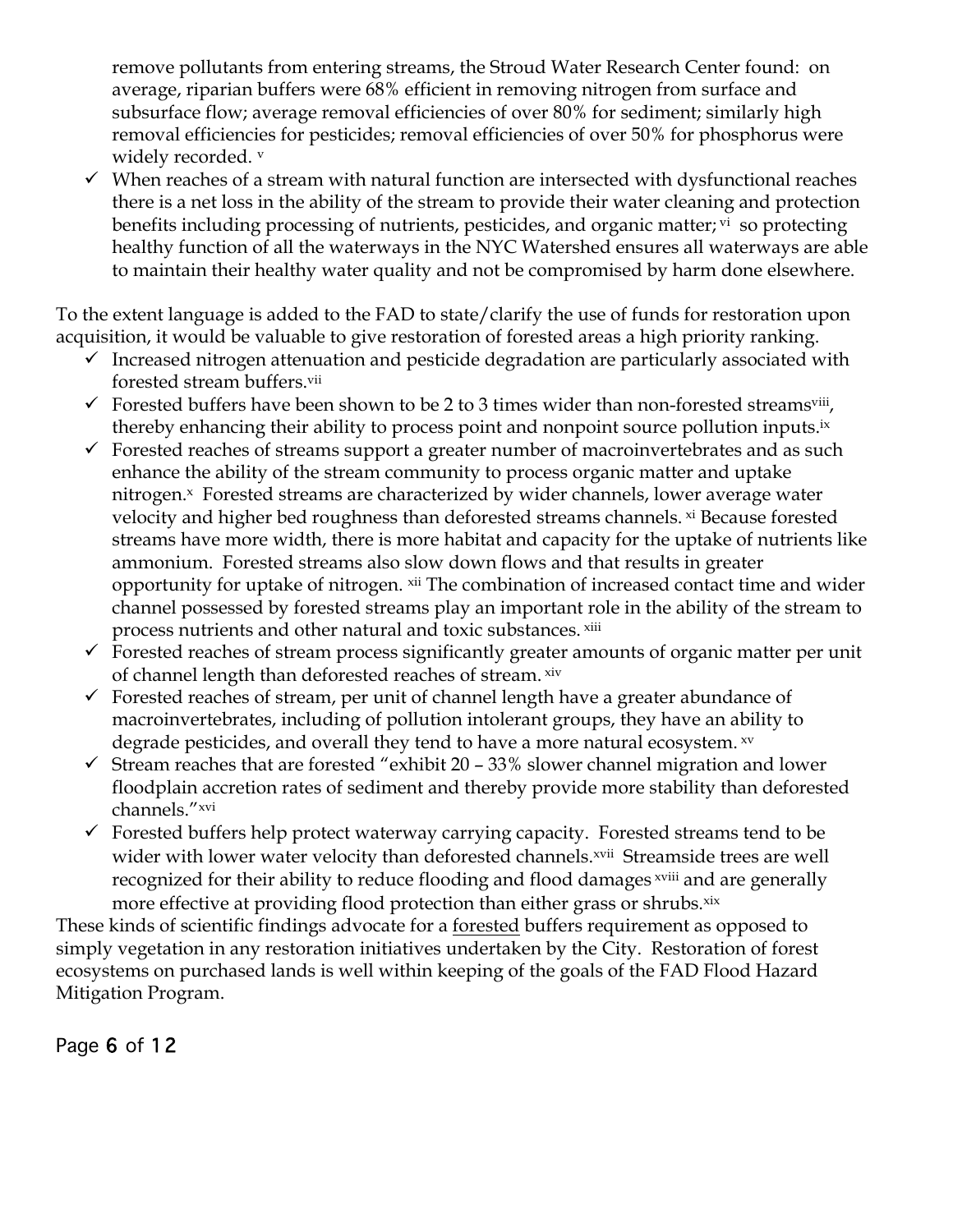#### **Land Management Program**

The Delaware Riverkeeper Network and Catskill Mountainkeeper support adding the Invasive Species Management Strategy to the Land Management Program. As noted in the FAD, invasive species are having a significant impact on ecosystems and in turn on water quality. That impact will increase with the level of invasion. It is better to get a grip on this issue today when it is more manageable than tomorrow when it might be out of control.

# **Stream Management Program**

The Delaware Riverkeeper Network and Catskill Mountainkeeper support the addition of a new focus to the Stream Management Program giving attention to flooding in streamside communities while continuing to support and advance the historic efforts of the program. The additional funding for the Stream Management Program and its new focus are important investments for protecting water quality and helping communities.

# **Wetlands Protection Program**

The Delaware Riverkeeper Network and Catskill Mountainkeeper support the focus on enhanced wetlands mapping.

# **Riparian Buffer Protection Program**

We would like to suggest that the Mid-Term FAD include a special section on the Riparian Buffer Program and include work elements that would enhance that program. It is unclear looking at program materials what guidance or requirements for funding through the program are linked to buffer width. For both the Riparian Buffer program in place, the one to be created in this Mid-Term FAD and the restoration of riparian lands that may occur under the land acquisition and the flood buyout program, specific guidance should be provided on buffer widths. In order to be the most protective, buffers need to have a healthy width. And so it is important that any restoration guidance also stress the importance of maximum buffer widths with a minimum set at 100 ft width.

The Army Corps states, "that establishing or maintaining existing vegetated buffers to open waters is critical to overall protection of the nation's aquatic ecosystems".xx The Army Corps points out that the wider the buffer, the more protective of ecological functions they will be, which the Army Corps considers to be a mandated goal of the Clean Water Act.<sup>xxi</sup> The Natural Resources Conservation Service Planning & Design Manual recognizes that while there may be a range of buffers to choose from, "a minimum buffer of 100 ft (30 m) on both sides of the stream is recommended for sufficient protection of the stream." xxii

And so, while 100 feet is emerging as a minimum width that is needed for stream protection, it is also true that wider buffers, 300 feet or more, are often needed to protect stream health and water purity, and to give the animals in the stream and on the banks the habitat, food and protection they need for survival and reproduction. For nutrient removal 100 feet may not be enough, particularly if septic systems are not operating at full efficiency for the removal of nutrients.

# Page 7 of 12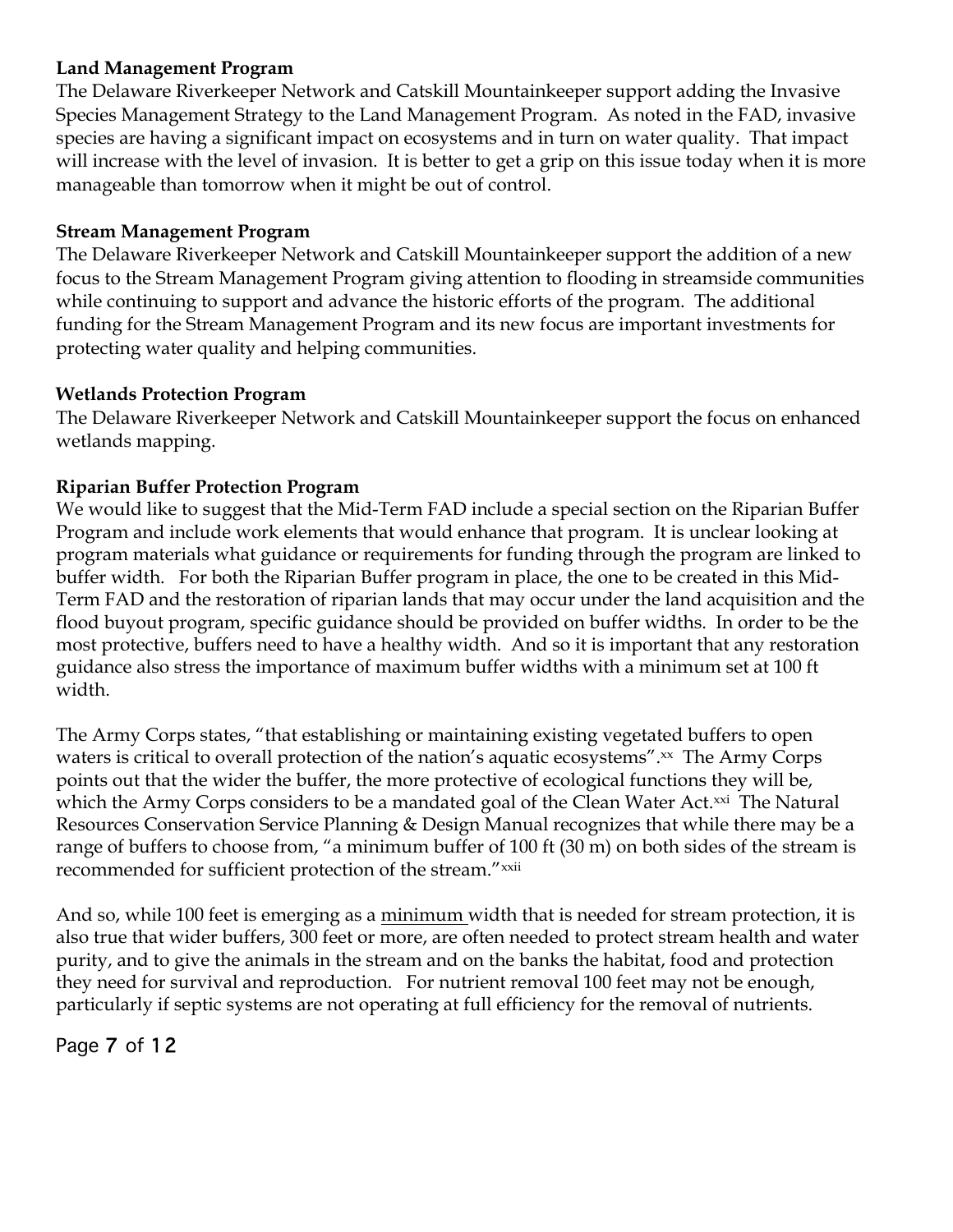Widths of 150 feet and more are often discussed for nutrients. Where 100 feet have been required for pollutant removal, in Massachusetts experience is demonstrating that this is increasingly too little. But in Connecticut the 100 foot minimum is used to accomplish a variety of objectives and it is believed that 100 feet will give a level of nutrient assimilation that is of value while achieving these other objectives, such as clarity for enforcement.<sup>xxiii</sup>

For nitrate removal, scientific study has shown that wider buffers are increasingly effective, with buffers in the 80 foot range providing about 58% removal as compared to buffers that were 85 to 164 feet providing 71% removal, and buffers over 164 feet providing 85%.<sup>xxiv</sup> And forested buffers were found to be more efficient at the nitrate removal by an average of 18% as compared to herbaceous buffers. xxv Also, while buffers slimmer than 164 feet had a wide range of nitrate removal efficiencies, those above 164 feet wide were consistently high, only occasionally dipping to no less than the 75% range. *xxvi* Likewise, sediment removal efficiencies increase with the width of the buffer.

# **Regulatory Authority over Floodplain/Streamside Development**

The Delaware Riverkeeper Network and Castkill Mountainkeeper recommend that the FAD include plans for a regulatory program which would prevent new development projects in the 500-year floodplain. With climate change, more extreme weather and flooding events are predicted and in fact already being experienced. It is important that there be no new development in the floodplain.

The City continues to rely heavily upon local government to manage construction within the floodplain. We believe it is time for the City to reconsider this shared decisionmaking. Development in the watershed's floodplain necessarily introduces new pollution inputs to waterways that serve NYC's drinking water supply, results in loss of the protective ecological systems natural floodplains provide, and puts new structures and facilities in the path of harm.

The City should either provide overlay criteria that prevents 500-year floodplain development and mandates minimum 100-foot buffers on all streams or should work with the DRBC to secure such regulation through the DRBC's authority. But a patchwork of regulation that allows floodplain development to continue is counterproductive to all the other measures NYC is implementing in this Mid-Term revision of the FAD.

# **Catskill Turbidity Control**

The Delaware Riverkeeper Network and Castkill Mountainkeeper urge that the planned Catskill Turbidity Control General Management Plan not be crafted with a goal of simply maintaining water quality from the Catskill system during the period the Rondout to West Branch Tunnel (RWBT) is shut down but that it have as a stated goal identifying the causes of the water quality impairment and turbidity issues and to craft and carry out permanent restorative solutions. There are many communities that rely upon the Delaware River in a variety of ways who are downstream from New York and as the community at the top it is incumbent on New York to

Page 8 of 12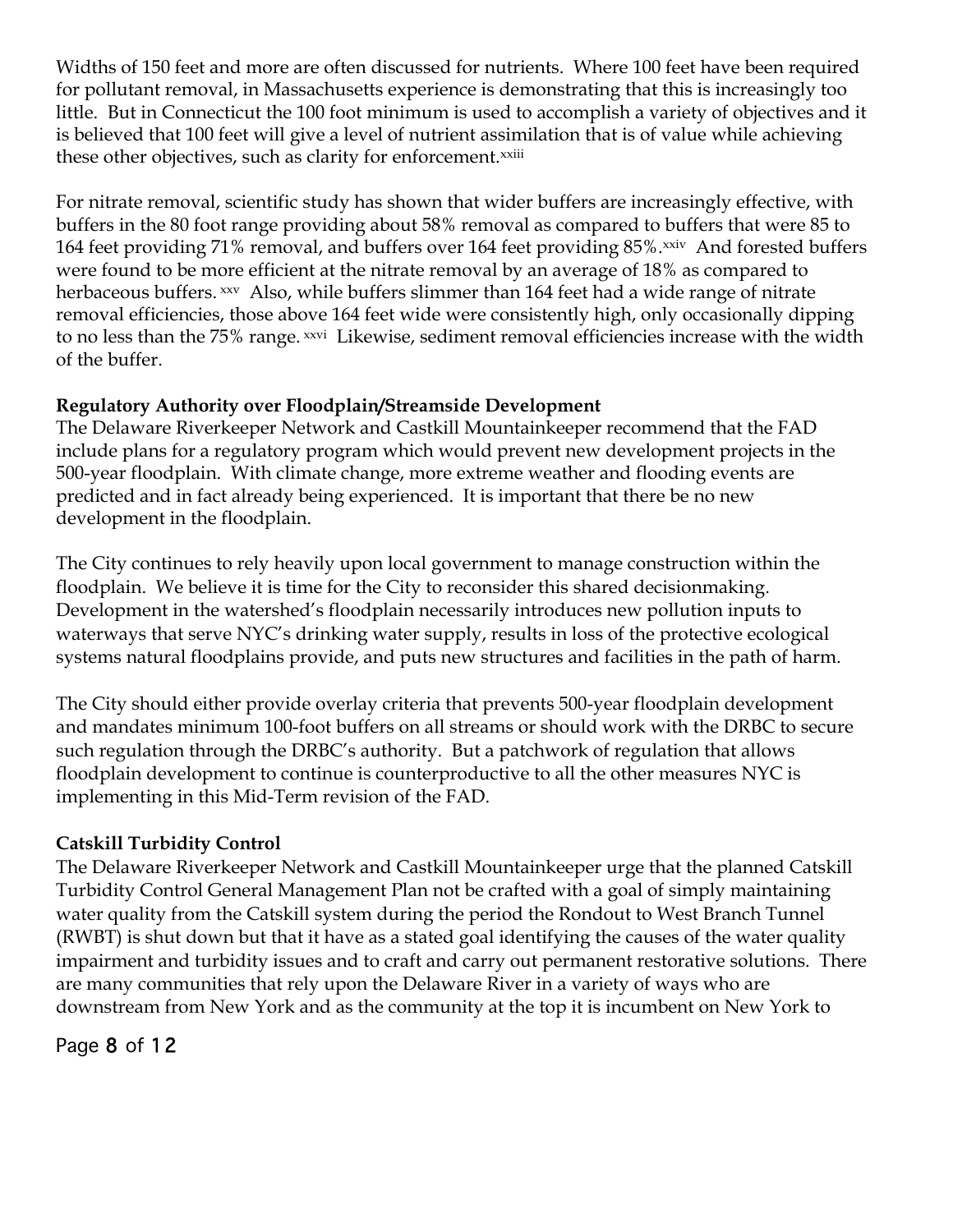reduce its dependence on Delaware River water to the degree it can so the maximum level of water possible is available for those who are downstream on the Delaware. Providing permanent solutions for the Catskill system will allow the City to permanently reduce its reliance upon Delaware River water in a way that enhances the water security of those downstream but that also enhances the water security of New York City by expanding its array of water supply options. A plan focused on merely short term fixes which will only last the duration of the RWBT shut down is short sighted.

# **Catskill and Delaware Aqueduct Connection at Shaft 4**

The Delaware Riverkeeper Network and Castkill Mountainkeeper oppose the new Catskill and Delaware Aqueduct Connection at Shaft 4. It is clear that this new connectivity will be used as a short cut to draw more clean Delaware River into the NYC drinking water system and alleviate the need to fully and permanently resolve the water quality and turbidity issues faced in the Catskill system.

# **Reservoirs Should Not Be Used for Delaware River Flood Control**

There has been much pressure to rely upon the NYC reservoirs for managing flooding downstream, as far down as Bucks County, PA/Trenton, NJ. The Delaware Riverkeeper Network and Castkill Mountainkeeper cannot support this use of the reservoirs. DRBC analyses of major Delaware River flood events between 2004-2006 show that voids in the reservoirs cannot provide meaningful flood protection benefits in the downstream Watershed. Attempting to provide flood control through the New York City reservoir system is not feasible, beneficial, or environmentally or economically sound. The water supply reservoirs were not designed for that, they are not an effective means to accomplish a reduction in flooding and flood damages, and promising flood damage reduction via the NYC reservoir system will provide a false sense of security that supports, encourages and induces greater development in the downstream floodplain thus exacerbating, not alleviating, the problems associated with floodplain development and flooding.

Voids could jeopardize NYC's drinking water supply and downstream flows, it would compete with needed releases for protecting downstream drinking water for New Jersey and Pennsylvania, it competes with releases needed to manage the downstream salt line, and it would compete for releases needed to protect the fish populations and other stream dwelling species that are ecologically and economically vital to the River and dependent River communities and part of the recently approved Flexible Flow Management Plan.

Flood damages are best controlled by protecting floodplains and implementing policies and funding to remove structures from the path of floodwaters. It is the ultimate in hubris to think that through manmade structures we can or would prevent flooding and flood damages. And in fact, flooding in the floodplain is not just a given fact of life, but it makes a positive contribution to

# Page 9 of 12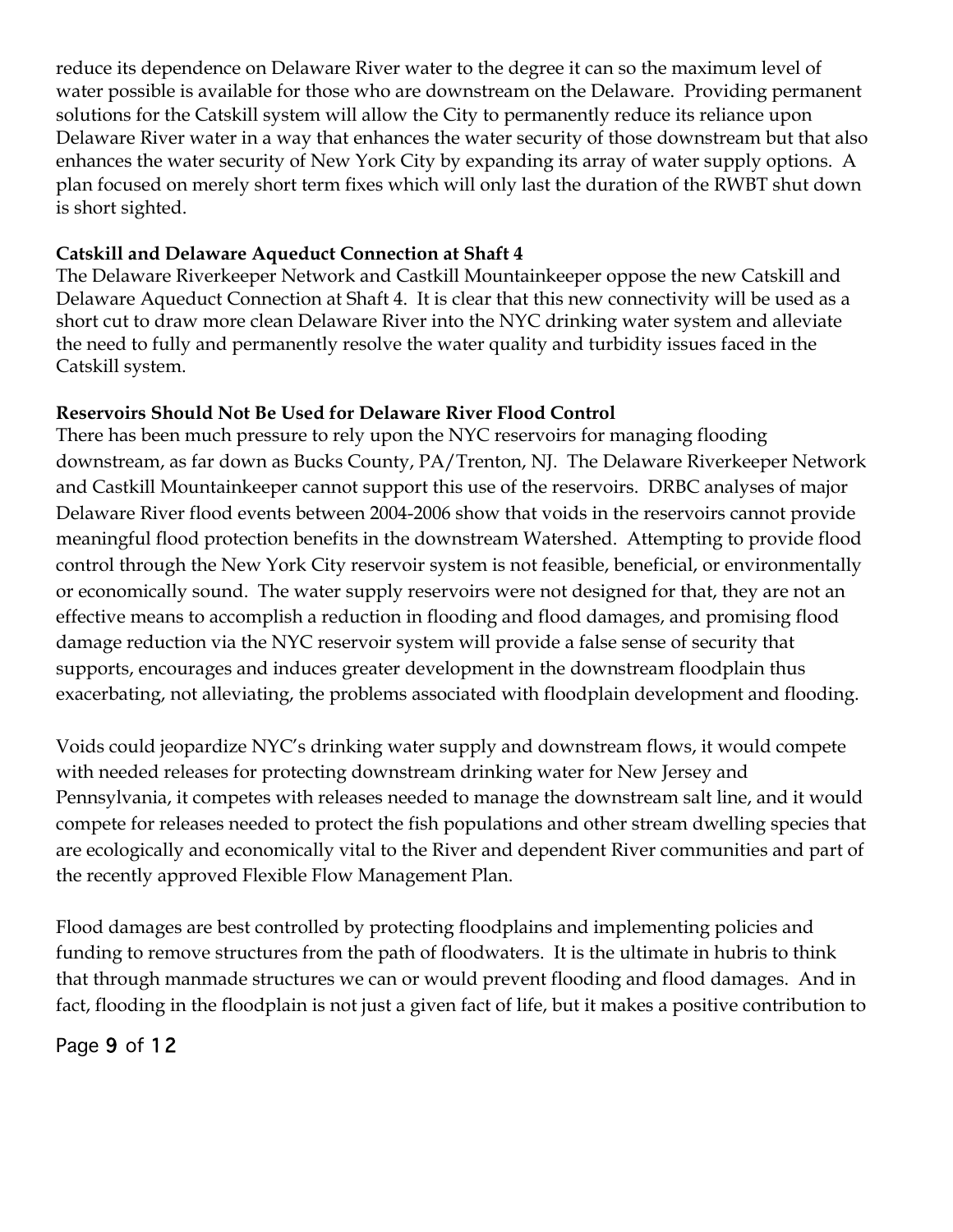the quality of our lives. Natural flooding ensures waterways continue to flow, provides ecological signals and changes critical for aquatic life, and is a natural, normal, and needed part of any waterway's life cycle. Rather than invest in false solutions for non-natural flooding, we need to invest in real solutions that provide positive contribution to all communities, including: reduce storm runoff by limiting land use changes; employ effective stormwater recharge systems; protect and restore healthy vegetated buffers along all waterways to allow storm flows to be absorbed and slowed; restore floodplains so they can provide their natural function of absorbing and attenuating flood flows and peaks, and remove structures out of the path of harm by preventing new development and removing existing development in the 500-year floodplain to avoid damages and catastrophic losses.

We recognize that in certain conditions such as storm flows, high water, and snow pack melt, spills from the reservoirs require management to avoid flooding directly below the reservoirs. But as for other downstream flooding, the Delaware Riverkeeper Network and Castkill Mountainkeeper state for the record that we do not support any efforts to add voids for flood flow storage to the reservoirs for flood control purposes in the downstream river.

We were disappointed to see that in the Ashokan Reservoir DEP has taken the position that reservoir voids are a valid tool for mitigating flooding.<sup>xxvii</sup> This sets a dangerous precedent for the NYC drinking water system that should be reversed. All NYC reservoirs should be managed in a way that does not inflict harm certainly, but to suggest that reservoir voids are an appropriate tool for flood damage reduction rather than other strategies such as voluntary buyouts and floodplain restoration places the City on a slippery slope and taking contradictory positions on the Delaware River reservoirs vis a vis the Ashokan. NYC needs to maintain a consistent position on this issue for all reservoir operations.

#### **Shale Gas Development**

Given that the biggest new threat facing the Delaware River drinking water supply is the implementation of shale gas development with all the drilling, fracking, toxins, air emissions, infrastructure, land development, truck travel, etc that it brings, the FAD should include a position against shale gas development anywhere in the watershed and a plan for how NYC DEP will enforce such a ban. The ban should apply to horizontal drilling underneath the city's watershed lands to protect from potential contamination of ground and surface waters by hydraulic fracturing. This prohibition should include not only the drilling itself, but also withdrawal of water and discharge of gas drilling wastewater, and gas pipelines, compressors, etc that could be proposed to service gas drilling happening elsewhere.

Page 10 of 12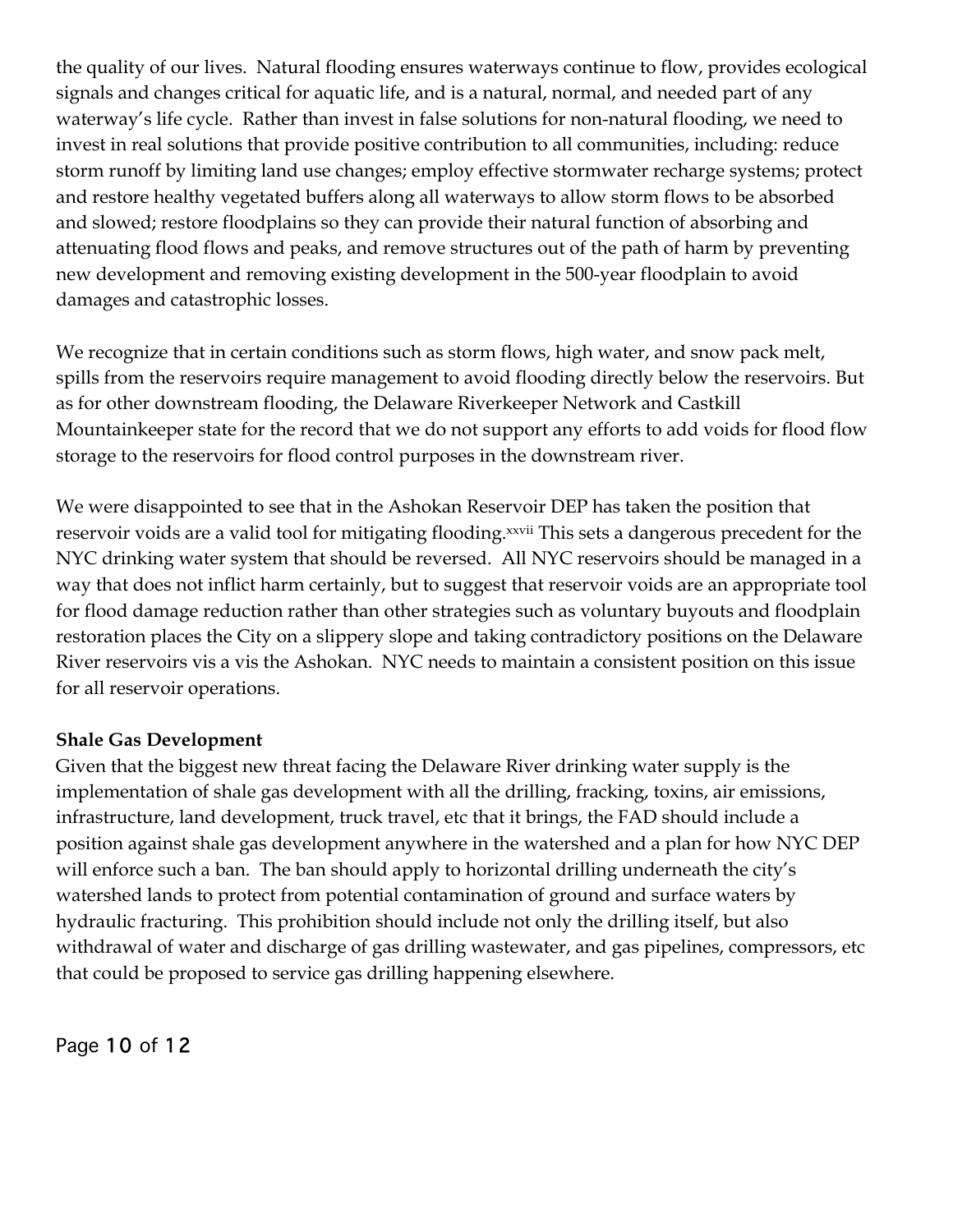#### **Wrap up**

Overall with this Mid-Term FAD, New York City has set in place a strong program and precedent for others to admire and follow. We hope you will make the modifications recommended in this comment in order to ensure the program is as fully effective and model as possible for the benefit fo present and future generations.

Respectfully,

Mayo 10. vou Rom

Maya K. van Rossum the Delaware Riverkeeper Delaware Riverkeeper Network

Wes Gillingham Program Director Catskill Mountainkeeper

**ii Summary of Select Studies Reporting Percentage of Pollutant Reductions Based on Buffer Size**

|                  |      | % Reduction based on Buffer Size: |     |     |                       |     |     |                            |     |     |                          |     |     |
|------------------|------|-----------------------------------|-----|-----|-----------------------|-----|-----|----------------------------|-----|-----|--------------------------|-----|-----|
|                  |      | $\sim$ 15 ft (4.6 m)              |     |     | $\sim$ 35 ft (10.7 m) |     |     | ~100 ft $(30.5 \text{ m})$ |     |     | $> 100$ ft ( $> 30.5$ m) |     |     |
| Study            | Year | N                                 |     | S   |                       |     |     | N                          |     |     | N                        |     | S   |
| Lowrance et al.  | 2001 | 5%                                | 62% | 60% | 50%                   | 65% | 80% | 80%                        | 80% | 90% | 95%                      | 90% | 90% |
| Lowrance et al.  | 1995 | 4%                                | 29% | 61% | 23%                   | 24% | 75% | 80%                        | 77% | 97% |                          |     |     |
| Schwer & Clausen | 1989 |                                   |     |     |                       |     |     | 76%                        | 78% | 89% |                          |     |     |
| Magette et al.   | 1987 | 17%                               | 41% | 72% | 51%                   | 53% | 86% |                            |     |     |                          |     |     |
| Barker & Young   | 1984 |                                   |     |     |                       |     |     |                            |     |     | 99%                      |     |     |
| Young et al.     | 1980 |                                   |     |     |                       |     |     | 87%                        | 88% |     |                          |     |     |

iii Stroud Water Research Center, Protecting Headwaters: The Scientific Basis for Safeguarding Stream and River Ecosystems, 2008. iv National Research Council. 2002. Riparian Areas: Functions and Strategies for Management. Water, Science, and Technology Board, Board of Environmental Studies and Technology, National Academy Press, Washington, DC. Also see Stroud Water Research Center, Protecting Headwaters: The Scientific Basis for Safeguarding Stream and River Ecosystems, 2008.

<sup>v</sup> Newbold & Sweeney, Stroud Water Research Center, "Removal of Nonpoint Source Pollutants by Riparian Buffers: A Short Summary of the Scientific Literature", June 2010.

vi B.W. Sweeney, Bott, Jackson, Kaplan, Newbold, Standley, Hession and Horwitz, Riparian deforestation, stream narrowing, and loss of stream ecosystem services, Proceedings of the National Academy of Sciences of the United States of American, Vol 101, No. 39, Sept 28, 2004.

vii Sweeney, B. W., et al. 2004. Riparian deforestation, stream narrowing, and loss of stream ecosystem services. PNAS, September 2004; 101: 14132–14137.

viii PA CREP Fact Sheet: Streamside Magicians, How Trees Help Streams, 2006, citing Stroud Water Research Center research. ix Sweeney, et al, Riparian deforestation, stream narrowing, and loss of stream ecosystem services. 2003.

<sup>x</sup> B.W. Sweeney, Bott, Jackson, Kaplan, Newbold, Standley, Hession and Horwitz, Riparian deforestation, stream narrowing, and loss of stream ecosystem services, Proceedings of the National Academy of Sciences of the United States of American, Vol 101, No. 39, Sept 28, 2004.

xi B.W. Sweeney, Bott, Jackson, Kaplan, Newbold, Standley, Hession and Horwitz, Riparian deforestation, stream narrowing, and

Page 11 of 12

<sup>i</sup> David Welsch, Forest Resources Management, USDA Forest Service, "Riparian Forest Buffers: Function and Design for Protection